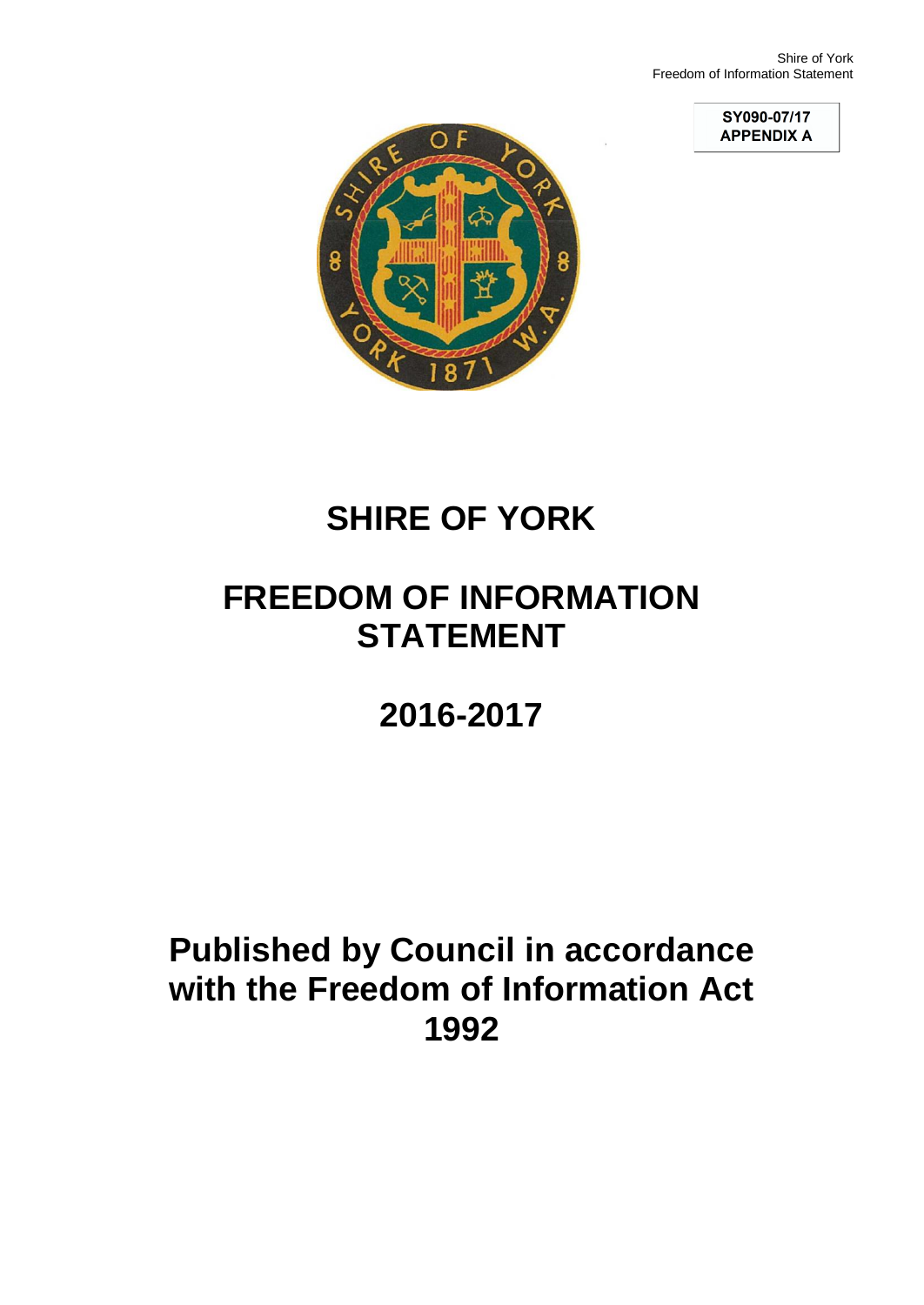# **Table of Contents**

| DOCUMENTS SUBJECT TO THE FREEDOM OF INFORMATION ACT 8 |       |
|-------------------------------------------------------|-------|
| THE FREEDOM OF INFORMATION ACT                        | $9\,$ |
|                                                       |       |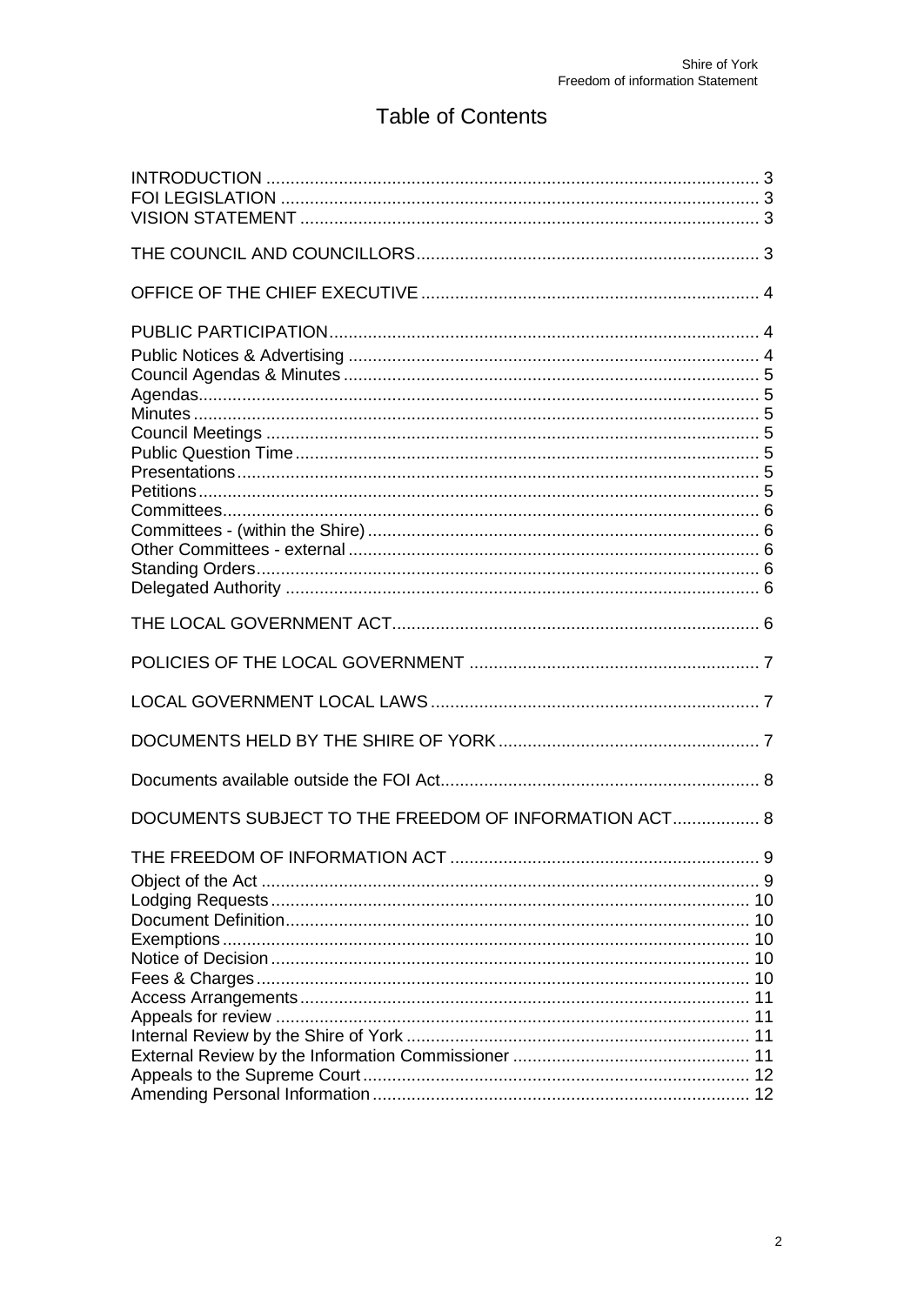# INTRODUCTION

This Information Statement is published by the Shire of York in accordance with the requirements of Part 5 of the *Freedom of Information Act 1992 (the FOI Act).*

The purpose of this document is to provide information to the community about the structure and functions of the local government, how decisions made by the Council affect the community and how members of the community can participate in the decision making process and in the formulation of policies of the local government.

This statement describes the kinds of documents that are held by the Shire and the ways access may be given to those documents.

A review of the Information Statement will take place every twelve months.

# **FOI LEGISLATION**

Further information about Freedom of Information can be found at the Office of the Freedom of Information Commissioner's website at: [www.foi.wa.gov.au.](http://www.foi.wa.gov.au/) A copy of the *Freedom of Information Act 1992* and associated regulations can also be viewed here.

This information statement can also be accessed through the Shire of York's website at [www.york.wa.gov.au.](http://www.york.wa.gov.au/)

### <span id="page-2-0"></span>**VISION STATEMENT**

Shire of York Mission Statement - Building on our history to create our future.

Shire of York Vision: The Rural Gateway

Our Shire will be:

- A place to visit, work, play and rest;
- A place of vibrancy and energy, but one of tranquility and safety;
- A place of growth, where local businesses find opportunities and thrive;
- A place of history and cultural interests, where past history is valued, building a sense of permanency and pride;
- A place of community, where lifestyle choices are important and where community matters.

#### THE COUNCIL AND COUNCILLORS

Council is the governing body of the local government and is made up of seven Elected Members (councillors). The role of the Council is defined in the Local Government Act 1995 (the Act):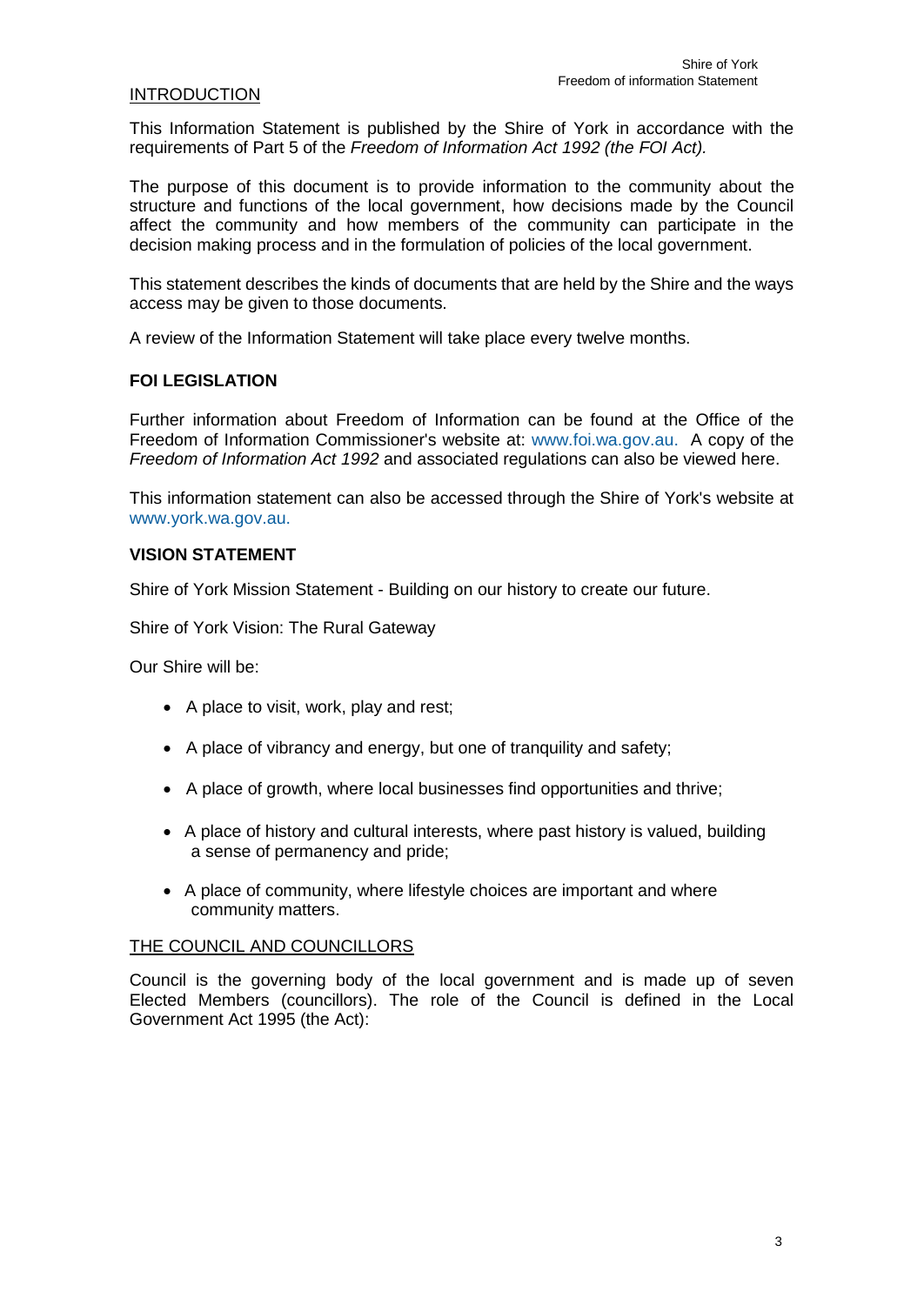- To direct and control the local government's affairs; and
- To be responsible for the performance of the local governments functions.

Generally, Councillors do not have an authority to act or make decisions as individuals. They are members of an elected body that make decisions on behalf of the local government through a formal meeting process.

The role of each Councillor is to:

- Represent the interests of electors, ratepayers and residents of the district.
- Provide leadership and guidance to the community in the district.
- Facilitate communication between the community and the Council.
- Participate in the local government's decision making processes at Council meetings; and
- Perform such other functions as are given to a Councillor by the Local Government Act 1995 or any other written law.

Your elected Councillors are ratepayers or residents who have volunteered to work for the community and provide an avenue for public participation and input on important decisions that affect the way you live.

Local Government elections take place every second year on the third Saturday in October, with half the Council retiring at each election. Retiring council members are eligible for re-election. After each election Elected Members select a Shire President and Deputy Shire President amongst themselves.

More information relating to your elected members can be found on the Shire of York website at [www.york.wa.qov.au.](http://www.york.wa.qov.au/)

### OFFICE OF THE CHIEF EXECUTIVE

Each local government employs a Chief Executive Officer and staff to advise council members on matters under discussion, administer the day to day operations of the local government, carry out the policies of Council and implement its decisions.

The CEO is responsible to Council for the implementation of Council policies, decisions and budgeted works, the provision of accurate and timely advice to Council and the efficient administration of the Shire.

#### PUBLIC PARTICIPATION

Council consults the community to seek their views on a number of projects in which it is involved in. Council seek these views in a number of ways including advertising in local papers, calling public meetings, seeking responses to surveys and questionnaires.

#### <span id="page-3-0"></span>**Public Notices & Advertising**

The Local Government Act 1995 and other legislation may require the Shire to provide notice of its intention to take a particular course of action or decision. The Shire may also advertise certain proposed course of action or decisions in order to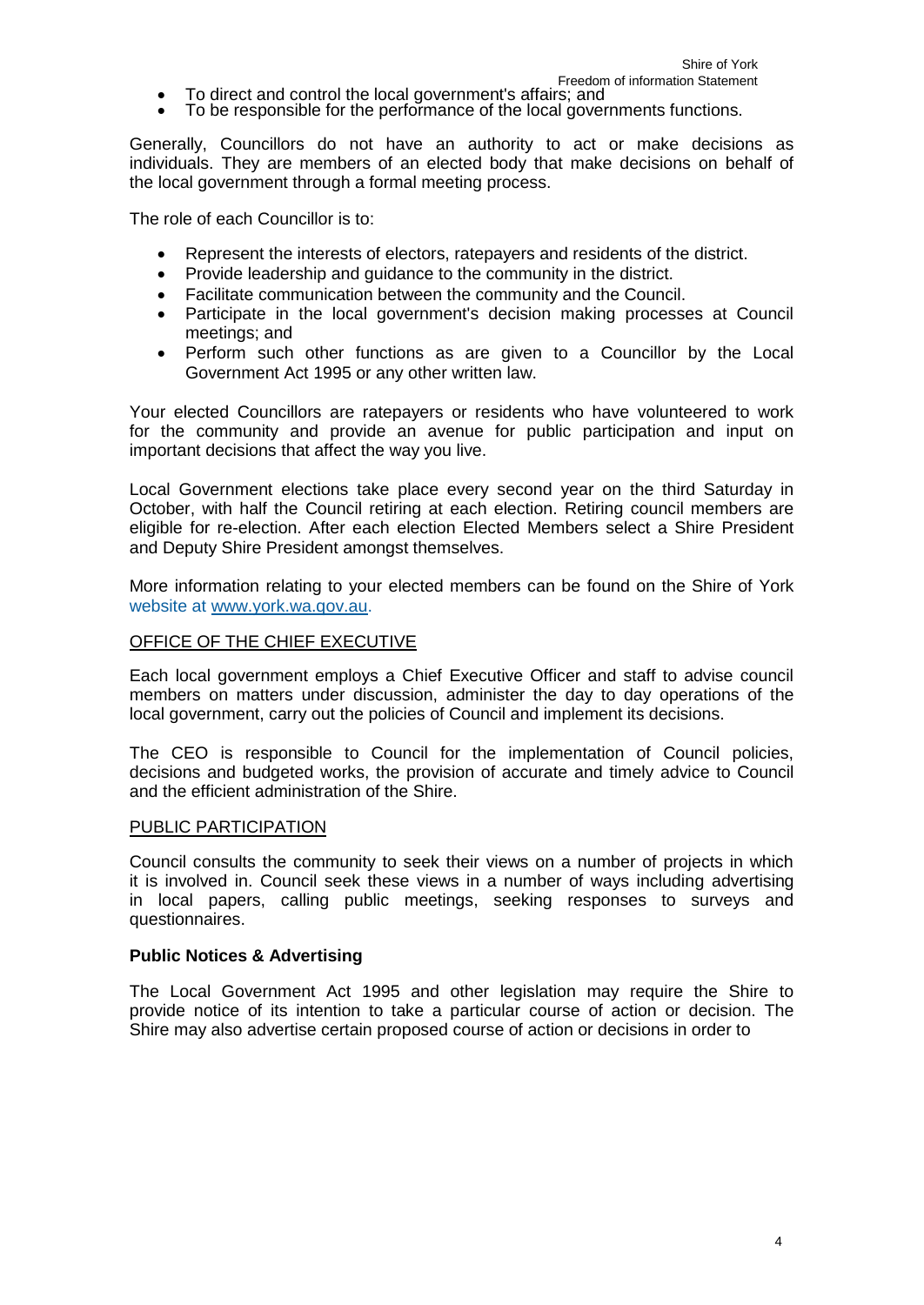### provide the community with an opportunity to make submissions. These notices and advertisements generally appear within the West Australian or York & District Community Matters or other local newspapers within the district. Notices are also placed on the Shire of York website.

# <span id="page-4-0"></span>**Council Agendas & Minutes**

To facilitate public participation and awareness of Council meetings the Shire of York advertises the dates, times and places of meetings that are open to members of the public. The advertisements are placed in the local newspapers, on Council's website and on the notice board of the Shire Office.

# <span id="page-4-1"></span>**Agendas**

Agendas relating to any council meetings are made available for public inspection at the Shire Office, on Council's website and at the same time that they are issued to members of Council, which is on the Thursday prior to the Agenda Settlement Briefing.

In certain circumstances members of the public are not entitled to inspect notice papers or agendas which in the Chief Executive Officer's opinion relate to a meeting or part of a meeting which is likely to be closed to members of the public. Section 5.23(2) of the Local Government Act 1995.

### <span id="page-4-2"></span>**Minutes**

Council meeting minutes are available within ten (10) business days after the meeting.

### <span id="page-4-3"></span>**Council Meetings**

An Agenda Briefing is held on the third  $(3<sup>rd</sup>)$  Monday of each month at 5.00pm.

The Ordinary Council meeting takes place on the fourth  $(4<sup>th</sup>)$  Monday of each month at 5.00pm. At this meeting all Councillors attend. They examine the recommendations made by Council's staff, debate and generally approve the recommendations before them.

Council Meetings are generally open to the public and are conducted in accordance with the Shire of York Local Government (Council Meetings) Local Law 2016.

# <span id="page-4-4"></span>**Committees**

Local governments may appoint committees to share in the decision making workload as well as to utilise expertise effectively. Committees include council members, staff from the local government and can also include members of the public.

#### <span id="page-4-5"></span>**Committees - (within the Shire)**

- Audit Committee
- Access & Inclusion Advisory Committee

#### <span id="page-4-6"></span>**Other Committees – external**

- York Health Advisory Group
- Avon Regional Roads Sub Group
- York Community Resource Centre
- Avon Midland Ward of WA Local Government Association
- Rural Road Advisory Group
- Emergency Services Recovery Coordinator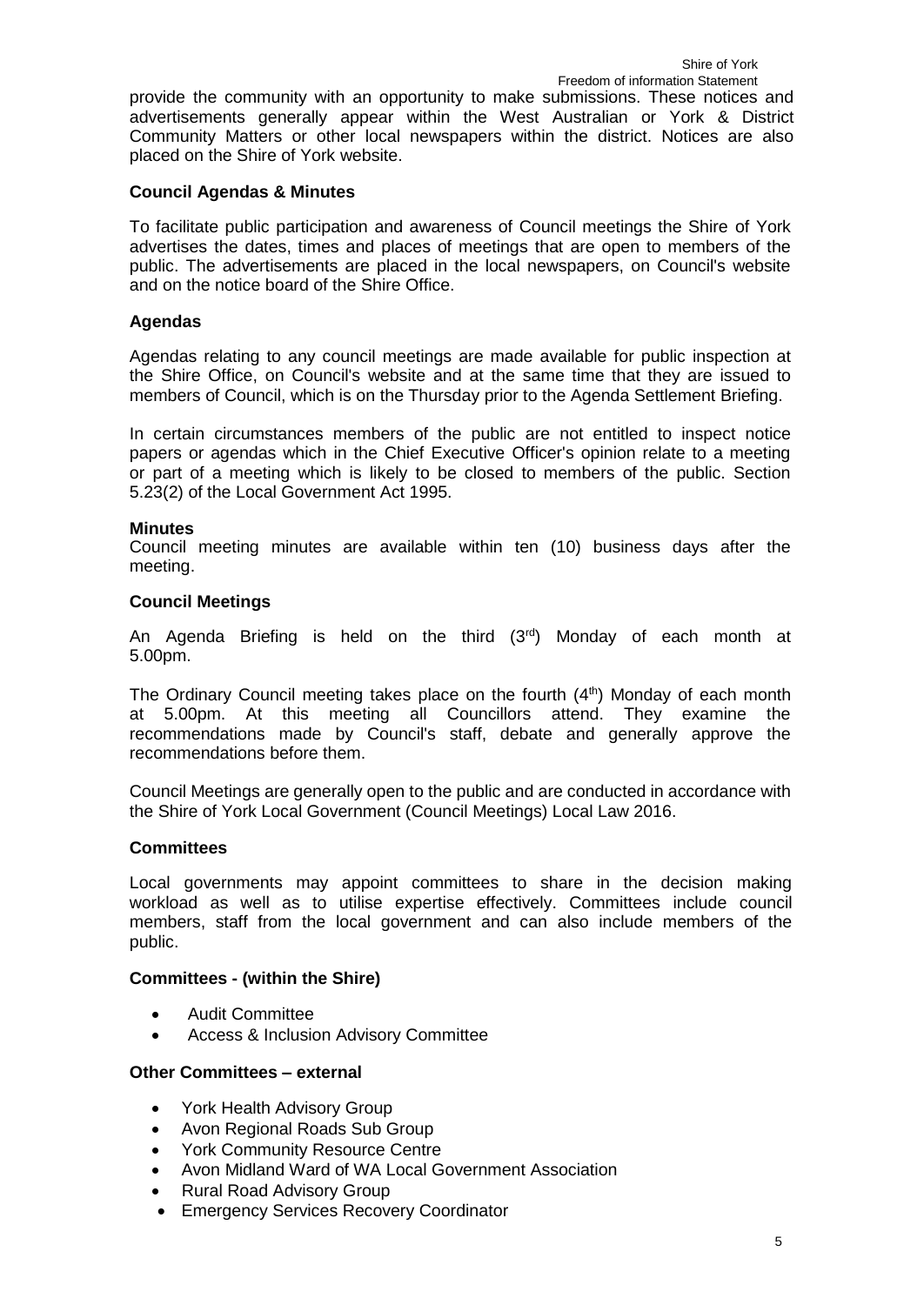- Local Emergency Management Committee (LEMAC)
- York District High School Board (Community Member)
- Avon Tourism
- Avon Regional Organisation of Councils (AROC)

# **Local Government (Council Meetings) Local Law 2016**

This Local Law relates to the way in which council and committee meetings are run, particularly the conduct of proceedings of the business of the council and committee meetings. In governing the proceedings of a meeting, standing orders specifically detail issues such as the order of business, conduct of meetings with regard to determinations by the chairperson, rules of debate, voting, motions and amendments to motions and various miscellaneous matters.

A copy of the comprehensive Local Law relating to Council Meetings is available for perusal or purchase at the Customer Service counter. It can also be found on the Shire Website.

# <span id="page-5-0"></span>**Delegated Authority**

The council of a local government may delegate to the Chief Executive Officer the exercise of any of its powers or the discharge of any of its duties. For this to occur however, an absolute majority decision is required. There are some limits on powers or duties that can be delegated to the Chief Executive Officer. Comprehensive detail describing such limitations can be accessed in Section 5.43 of the Local Government Act 1995.

### THE LOCAL GOVERNMENT ACT

Local Government's power is derived from legislation.

The *Local Government Act 1995* provides for a system of local government by creating a constitution for elected local government in the State, describing the functions of local governments, providing for the conduct of elections and providing a framework for the administration and financial management of local governments and for the scrutiny of their affairs.

Other important statutes include the Bush Fires Act, the Cemeteries Act, the Dog Act, the Cat Act and the Environmental Protection Act.

Local governments also derive powers from other Acts. Of these, the most important are the Health Act, which vests wide ranging powers in local governments to ensure the health of each community is safeguarded, and the Town Planning and Development Act, which gives local governments the power to prepare local planning schemes and ensure orderly development.

# POLICIES OF THE LOCAL GOVERNMENT

In order to provide guidance for the officers of the Local Government, the Council adopts policies that define the structure under which the local government operates.

A manual of the policies of the local government are available for public perusal on request at the Customer Service counter and also on the Shire of York Website.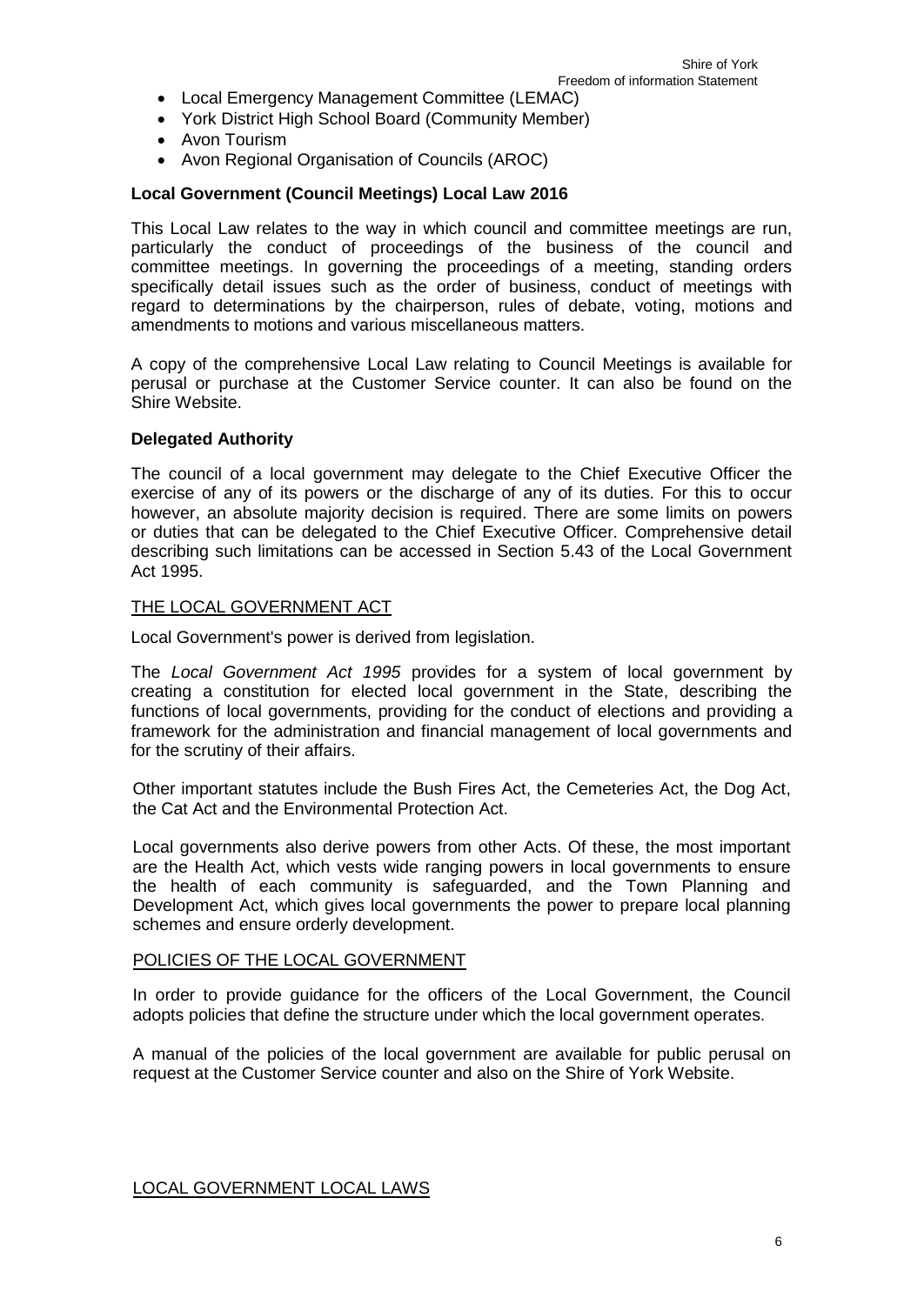# The powers of local governments to provide services and facilities and make local laws are derived from legislation passed in State Parliament. The principal Act from which local governments gain power is the Local Government Act 1995.

Local Laws were previously called By-laws. The terminology change was implemented by the Local Government Act 1995. The terminology change does not in any way change the intent of the original By-law.

There are two types of Local Laws that are the 'law' in any local government area. The first type are local laws made by the Governor which may be applicable to a single local government or even to every local government in the State. There are a few such local laws that are Statewide applying to this local government and these have been identified as such in their headings.

The second type of local law is adopted by this local government. These local laws apply only to ratepayers and residents of the Shire of York. The power to make a local law and the extent to which it may be applied must be clearly set out in an Act of Parliament. This is sometimes described as the "Head of Power". Several different Acts give such powers with perhaps the most important to Council, being the Local Government Act, the Health Act and the Bush Fires Act.

A comprehensive Local Laws manual is available for perusal on request at the Customer Service counter and on the Shire of York Website.

# DOCUMENTS HELD BY THE SHIRE OF YORK

The Shire holds a variety of documents, some of which are accessible without having to make an access application under the FOI Act.

It is the policy of the Shire of York to provide access to documents outside the Freedom of Information process wherever possible.

#### <span id="page-6-0"></span>DOCUMENTS AVAILABLE OUTSIDE THE FOI ACT

The following documents are available to the public outside the Freedom of Information Act. The Shire of York, as a local government is required to make certain documents available to the public.

These documents are available for public inspection at the Shire of York Administration Centre or they can also be found on the Shire of York website at [www.york.wa.qov.au.](http://www.york.wa.qov.au/)

Charges may apply for hard copies of certain documents as per the Councils fees and charges.

- Agenda and Minutes (excluding sections closed to the public)
- Annual Reports
- Budgets Statutory
- Code of Conduct
- Community Information Brochures
- Corporate Plans & Informing Documents
- Delegations Manual
- Disability Access & Inclusion Plan (DAIP)
- Electoral Rolls Owners & Occupiers
- Financial Statements
- Forward Capital Works Plan
- Freedom of Information Statement
- Integrated Workforce Plan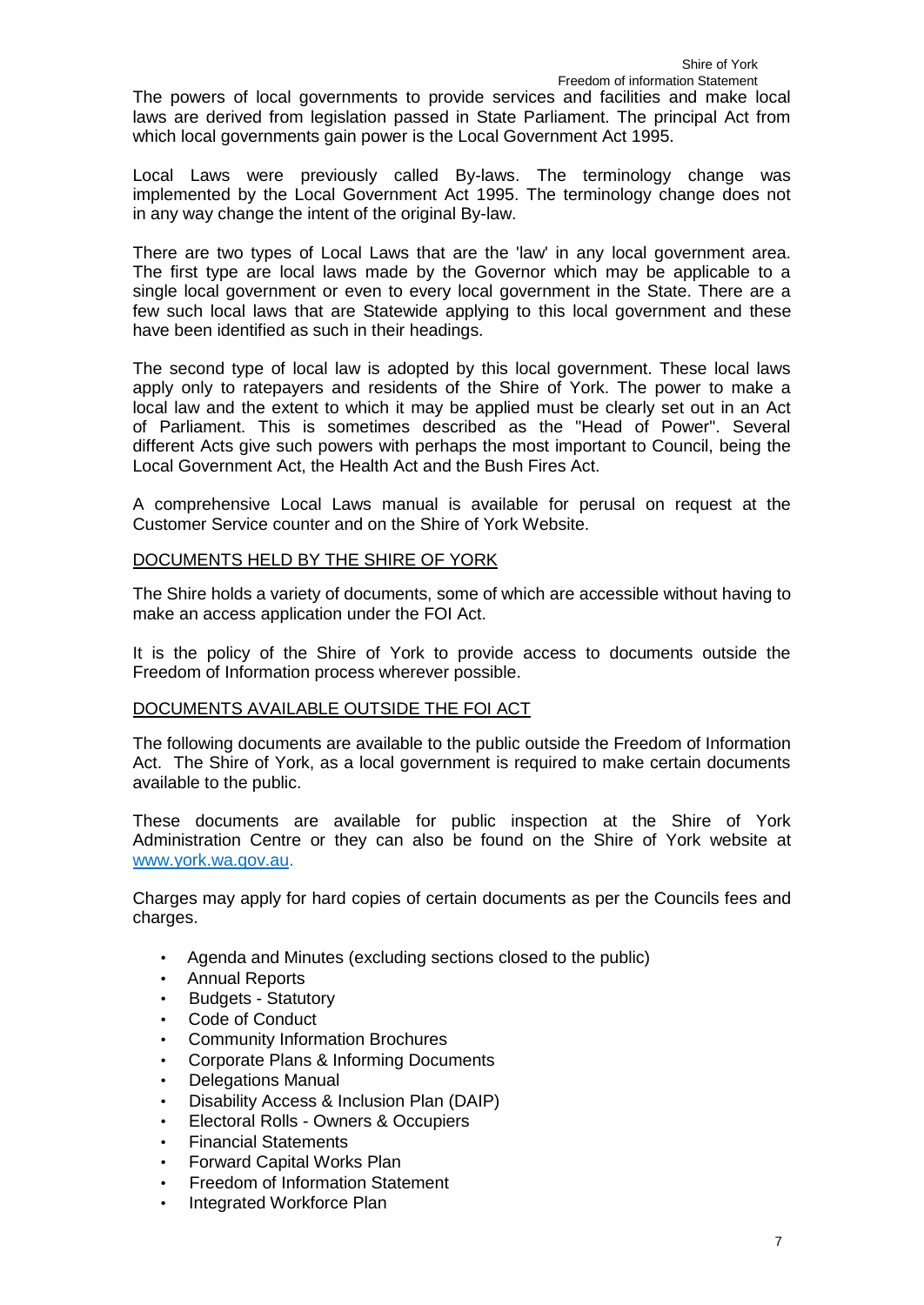- Local Laws Manual
- **Local Planning Strategy**
- Long Term Financial Plan
- Policy Manual
- Record Keeping Plan
- Registers as required under the Local Government Act 1995
- Road Documents
- Schedule of Fees and Charges
- **Sponsorship Application**
- **Tender Register**
- Works Programme

Requests for information of a general nature may be made in writing to the Chief Executive Officer. Requests for information other than the above will be considered in accordance with the Freedom of Information (FOI) Act 1992.

#### APPLYING FOR DOCUMENTS UNDER THE FREEDOM OF INFORMATION ACT

The Freedom of Information Act 1992 gives people the right of access to documents held by Ministers, State Government departments, Local Governments and other statutory authorities subject to some limitations. These bodies are called Agencies.

People have the right to apply for access to the documents of an agency or a local government. This right is not affected by any reasons the person has for wishing to obtain access or the local government's belief as to what the reasons are for wishing to obtain access.

However, you cannot apply to access documents under the FOI Act if those documents are available for purchase or fee distribution to the public or available for inspection under an enactment.

The FOI Act also provides that certain documents or information is exempt. The exemptions in the FOI Act protect some documents from disclosure because their release would have an adverse effect on the private and business interests of individuals, or would hinder the proper functioning of government.

Sometimes access to only part of a document will be provided if it contains information considered to be exempt.

#### REQUIREMENTS FOR AN ACCESS APPLICATION UNDER THE FREEOM OF INFORMATION ACT

Application forms are available at the Shire Offices. The use of application forms is not mandatory, however access applications must:

- be in writing;
- give an Australian address for which notices can be sent;
- give enough information so that the documents requested can be identified; and
- an application fee of \$30 is payable if the applicant is seeking more than their own personal information

Applications may be lodged at the Shire Offices or in person or mailed direct to the:

FOI Coordinator Shire of York PO Box 22 YORK WA 6302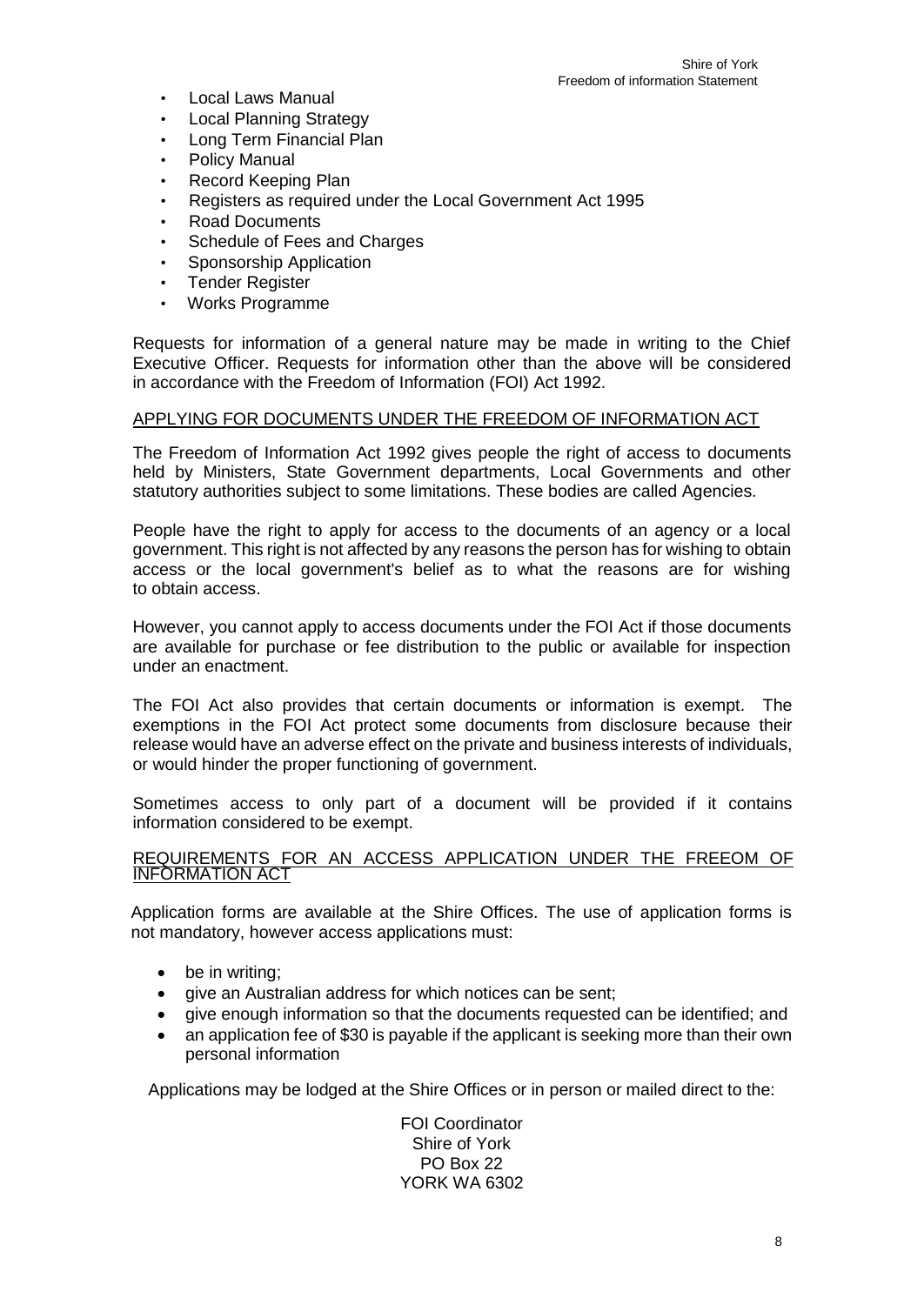# <span id="page-8-0"></span>**Document Definition**

A document includes any record or part of a record, and any copy or reproduction. It therefore covers files, computer printouts, maps, plans, photographs, tape recording, films, video tapes or electronically stored information.

## <span id="page-8-1"></span>**Notice of Decision**

Applicants will be given a written "Notice of Decision" by Decision Maker, of the Shire of York. The "Notice of Decision" will provide reasons if you are refused access or only given partial access to the documents, which you requested. Your rights of review will be included in the "Notice of Decision".

# <span id="page-8-2"></span>**Fees & Charges**

A scale of fees and charges is set under the *Freedom of Information Regulations 1993.* Apart from the application fee for non-personal information all charges are discretionary, meaning that it is left to the Shire's discretion whether a charge will apply or not. Straightforward applications usually incur only the application fee. The charges are as follows:

| Application - personal information about the applicant      | Free of charge        |
|-------------------------------------------------------------|-----------------------|
| Application Fee non-personal information                    | \$30                  |
| Charge for time taken by staff dealing with the application | \$30/hour or pro-rate |
| Charge for access time supervised by staff                  | \$30/hour or pro-rate |
| Charge for photocopying - staff time                        | \$30/hour or pro-rate |
| Charge for photocopying - per copy                          | \$0.20                |
| Charge for transcribing from tape, film or computer         | \$30/hour or pro-rate |
| Charge for duplicating a tape, file or computer information | At cost               |
| Charge for delivery, packaging and postage                  | At cost               |
| <b>Deposits</b>                                             |                       |
| Advanced deposit may be required of the estimated charges   | 25%                   |

An estimate of charges will be provided if the cost is expected to exceed \$25.00.

For financially disadvantaged applicants, or those issued with prescribed pensioner concession cards, the charges payable is reduced by 25%.

No charges apply for searching, identifying or collating the documents.

# <span id="page-8-3"></span>**Access Arrangements**

Access to documents can be granted by way of inspection, a copy of a document, a copy of an audio or video tape, a computer disk, a transcript of a recorded, shorthand or encoded document from which words can be reproduced.

#### <span id="page-8-4"></span>**Appeals for review**

If you are not satisfied with the decision made in relation to your request you can request a review of the Shire's decision

#### <span id="page-8-5"></span>**Internal Review by the Shire of York**

If you are dissatisfied with the Shires' decision you can seek an internal review of the decision from the Shire. If the initial decision was made by the CEO you do not have to apply for an internal review but you can seek an external review.

To apply for an internal review: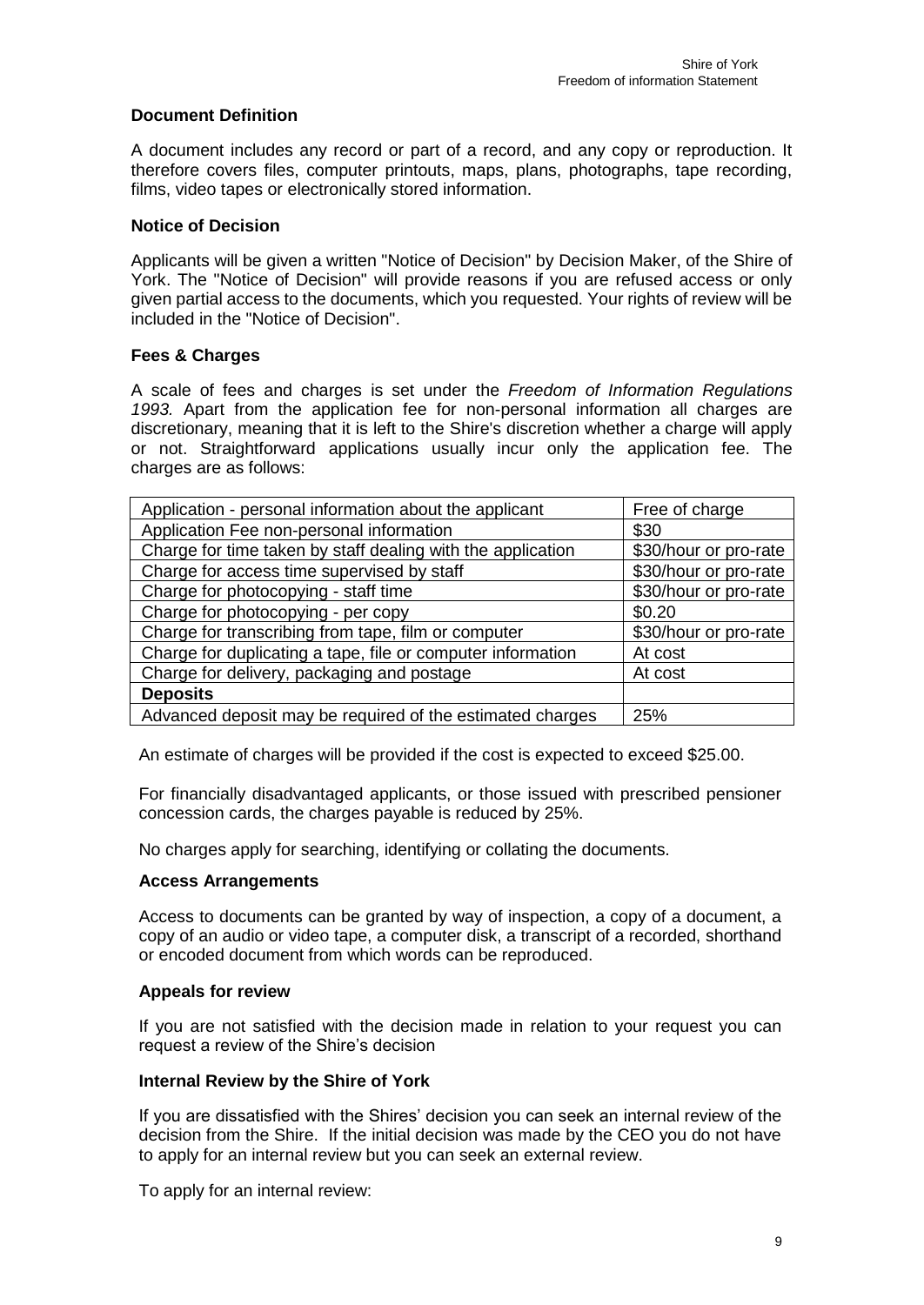- You must submit a letter or fill in an "internal review application form" and lodge it with the Shire within 30 days after being given the Shire's notice of decision
- The lodgment must give details of the decision you wish to have reviewed and give an address in Australia to which notices can be sent
- The Shire is required to provide you with a notice of its internal review decision within 15 days of you lodging your application for review.

### <span id="page-9-0"></span>**External Review by the Information Commissioner**

If after an internal review has been completed or if the Chief Executive Officer was the issuing officer of the Notice of Decision and you are still dissatisfied with the Shires decision, you can make a complaint to the Information Commissioner.

The complaint must be made in writing to the Information Commissioner and you must supply an address to which notices may be sent to you.

You must also give particulars of the decision you want reviewed and attach a copy of the Shire's notice decision on internal review or the decision of the Chief Executive Officer internal review is not avialble.

If you are seeking access to documents or amendment of personal information, your complaint must be lodged within 60 days after being given written notice of the Shire's decision. If you are a third party to an application for access to personal or commercial or business information concerning yourself, your complaint must be lodged within 30 days after being given written notice of the Shire's decision. There is no

charge for review by the Information Commissioner.

Further details and brochures can be obtained at the Customer Service counter.

The Information Commissioner can be contacted at the following:

The Office of the Information Commissioner Albert Facey House 469 Wellington Street PERTH WA 6000 Telephone: 6551 7888

Country WA Callers: 1800 621 244 (toll free) Facsimile: 6551 7889

> Email: [info@foi.wa.qov.au](mailto:info@foi.wa.qov.au) Internet: [www.foi.wa.qov.au](http://www.foi.wa.qov.au/)

#### <span id="page-9-1"></span>**Appeals to the Supreme Court**

Section 85 of the Act provides that any party to a complaint may appeal to the Supreme Court on any question of law arising out of a decision of the Information Commissioner, except for a decision as to the deferral of access to a document, the charges to be imposed for dealing with an access application and the payment of a deposit on account of charges.

## <span id="page-9-2"></span>**Amending Personal Information**

The right to amend personal information held by the Shire ensures information does not unfairly harm the person referred to, misrepresent facts about them or give a misleading impression. An application can be made to the Executive Manager Corporate & Community Services or the Chief Executive Officer to correct or amend any documents containing an individual's personal information.